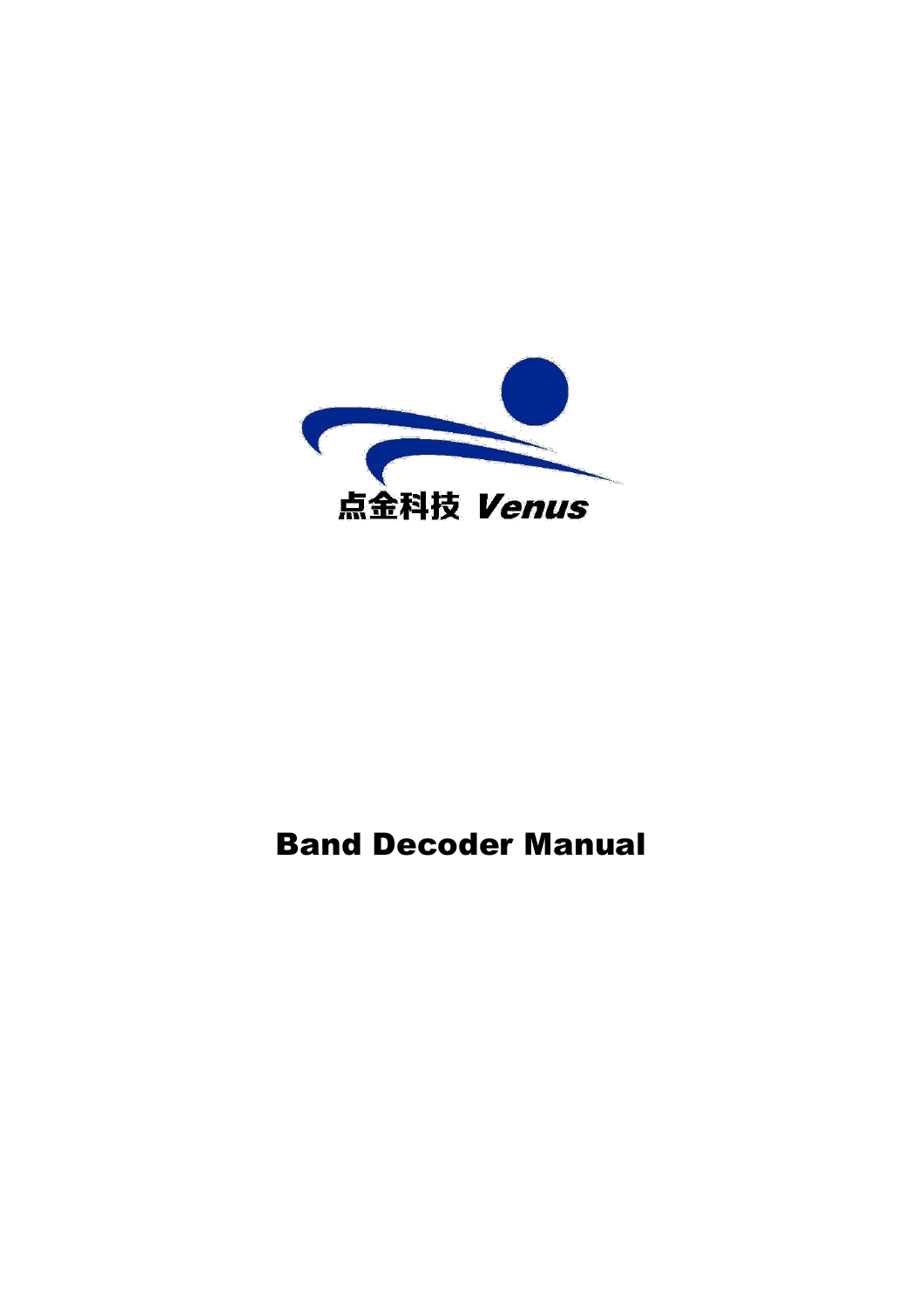

## Input:

◆ RS232 : Kenwood、YAESU (FT-450D and later)、K3、K3S.

CI-V: Support CI-V, all ICOM except IC-735

BCD code: YAESU BCD ,& K3、K3S.

ICOMband V: 0-8V as band data.

## Output:

- ◆ Source output: common cathode on 11 bands
- ◆ OC gate output: common anode







## *CAUTION:*

Please ensure the equipment controlled is correct, in case of any damage!!!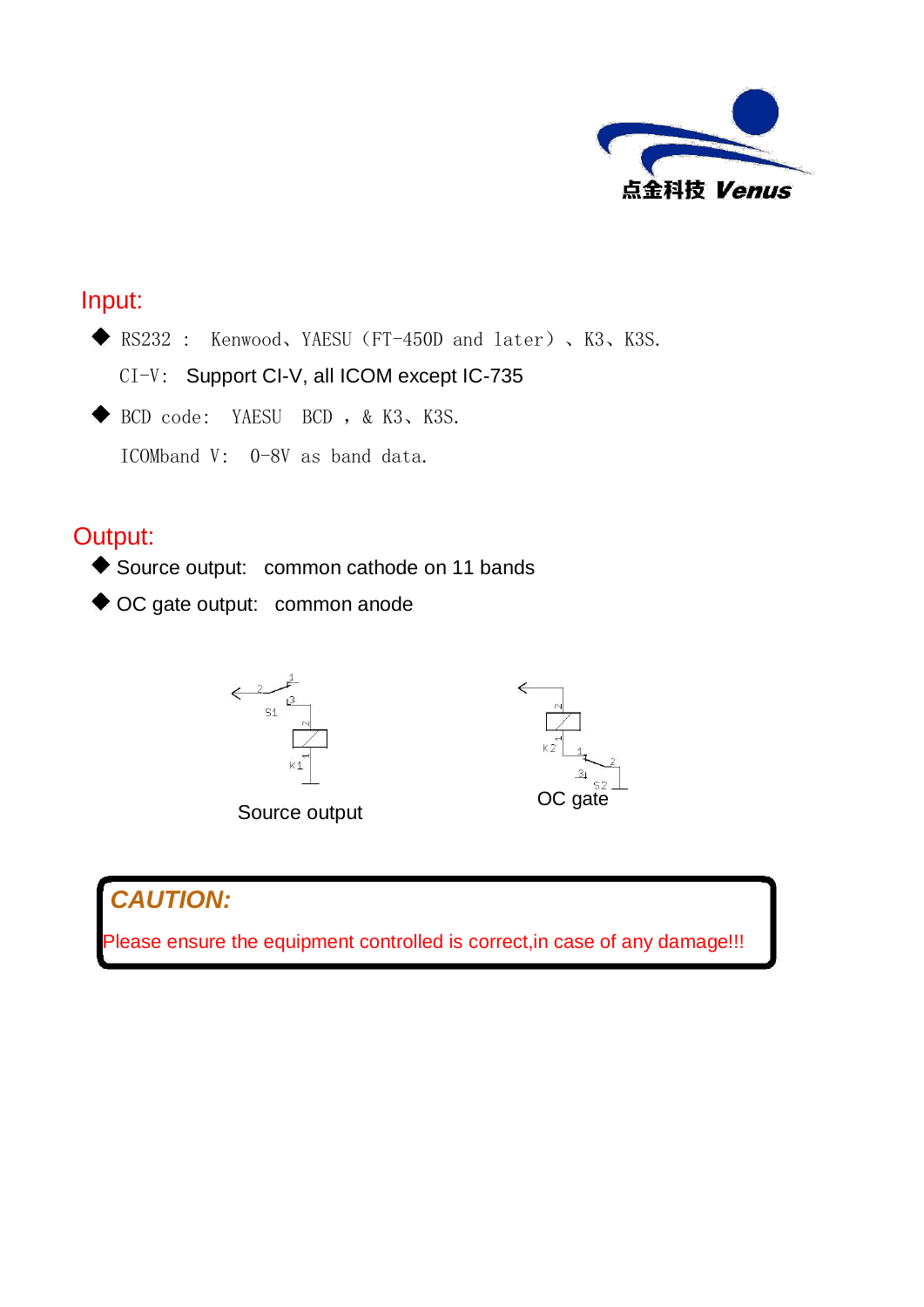

#### Front panel

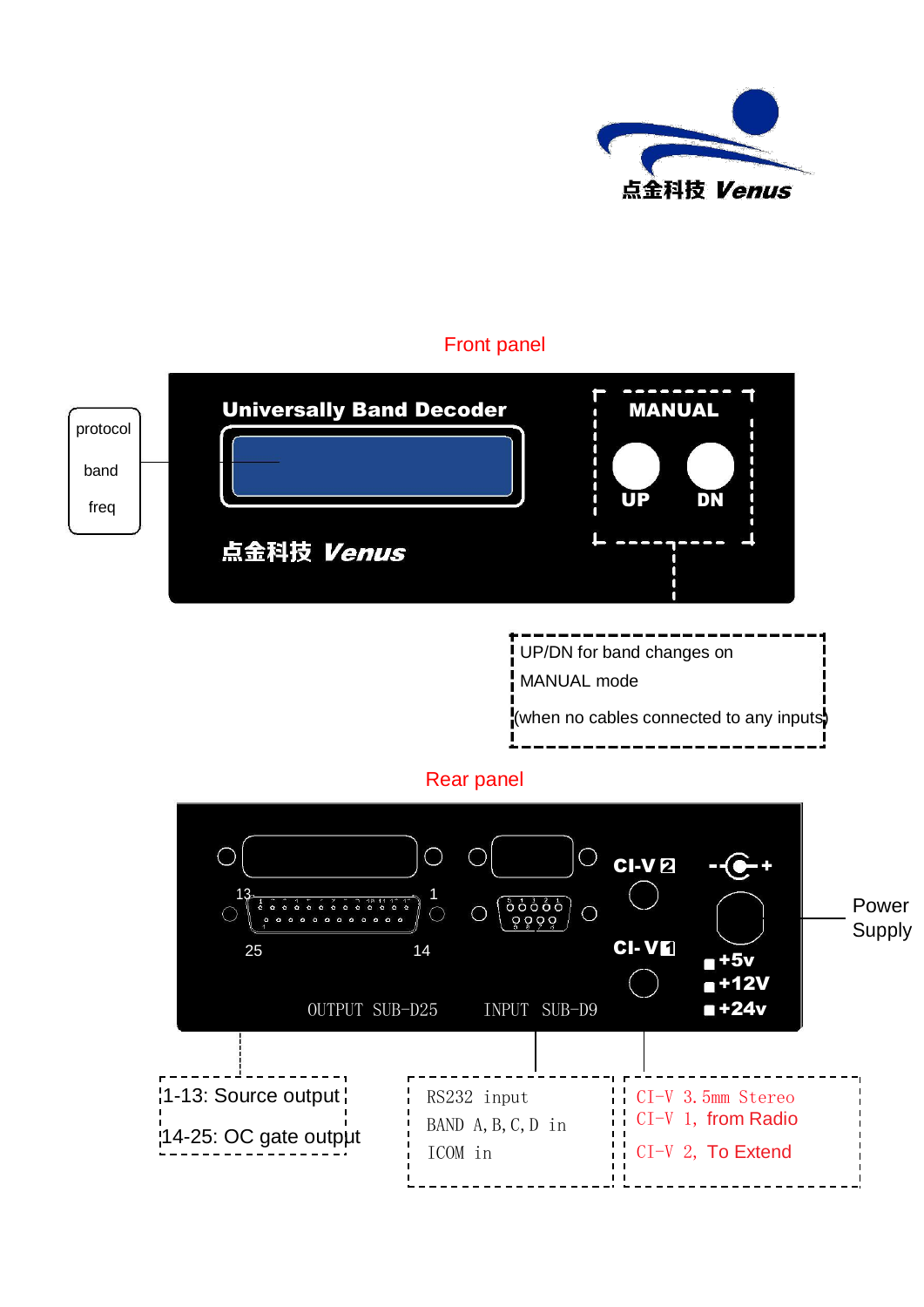

#### Input wiring

● CI-V: use 3.5mm AF cable(either mono/stereo); ICOM settings: Baud rate 9600, HEX add:7ab

Kenwood /K3/Yaesu , use RS232 , Baud :9600 . (For SteppIR SDA100 as well)



#### **Kenwood/Yaesu com Band decoder**

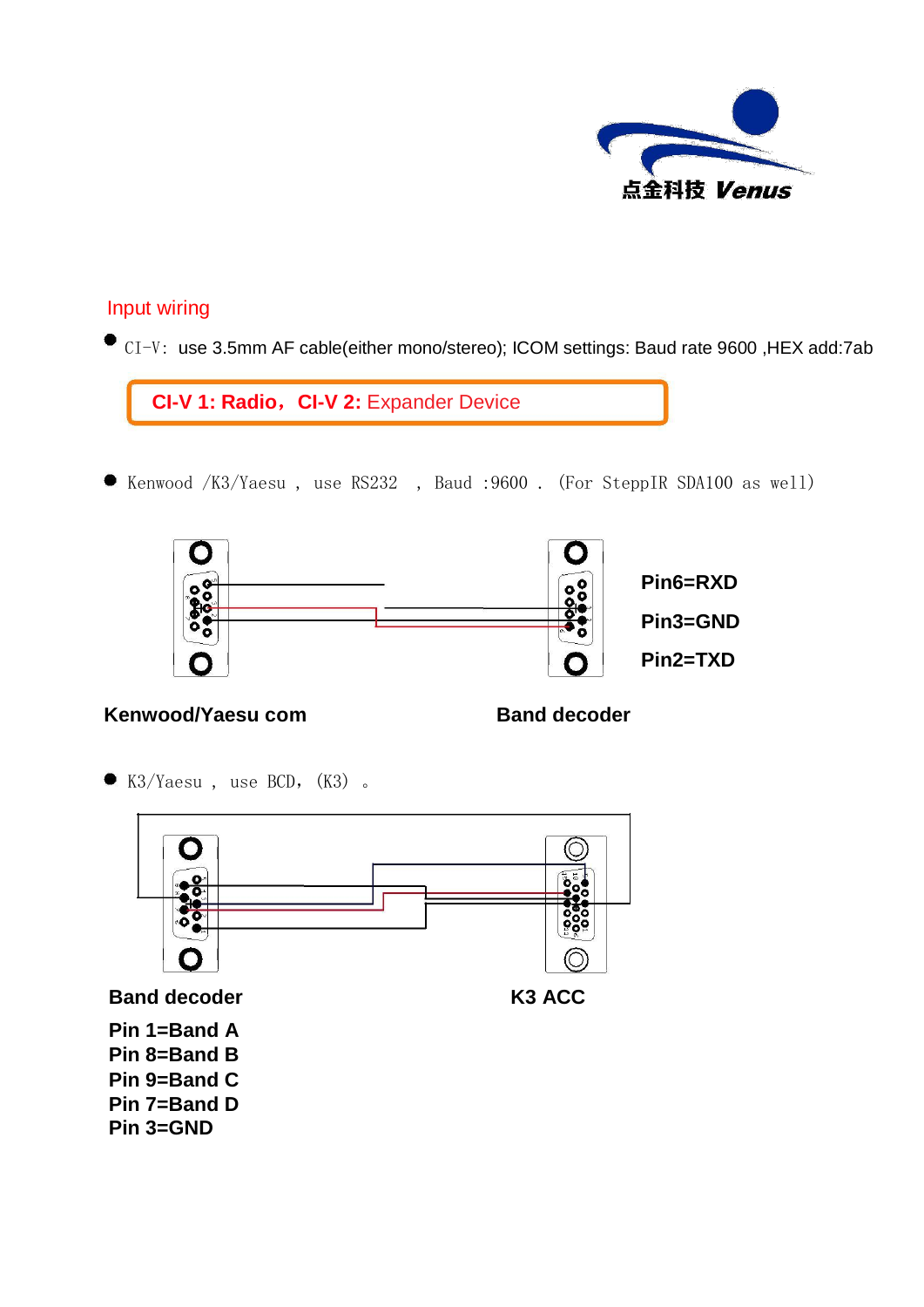

 $\bullet$  ICOM ACC Voltage



Figure 6.1 - Layout and pinout of the EXT CTRL connector

 $X3(pin7)$  Band A<br> $X4(pin2)$  Band B  $X4(pin2)$  $X5(pin12)$  Band C  $X6(pin8)$  Band D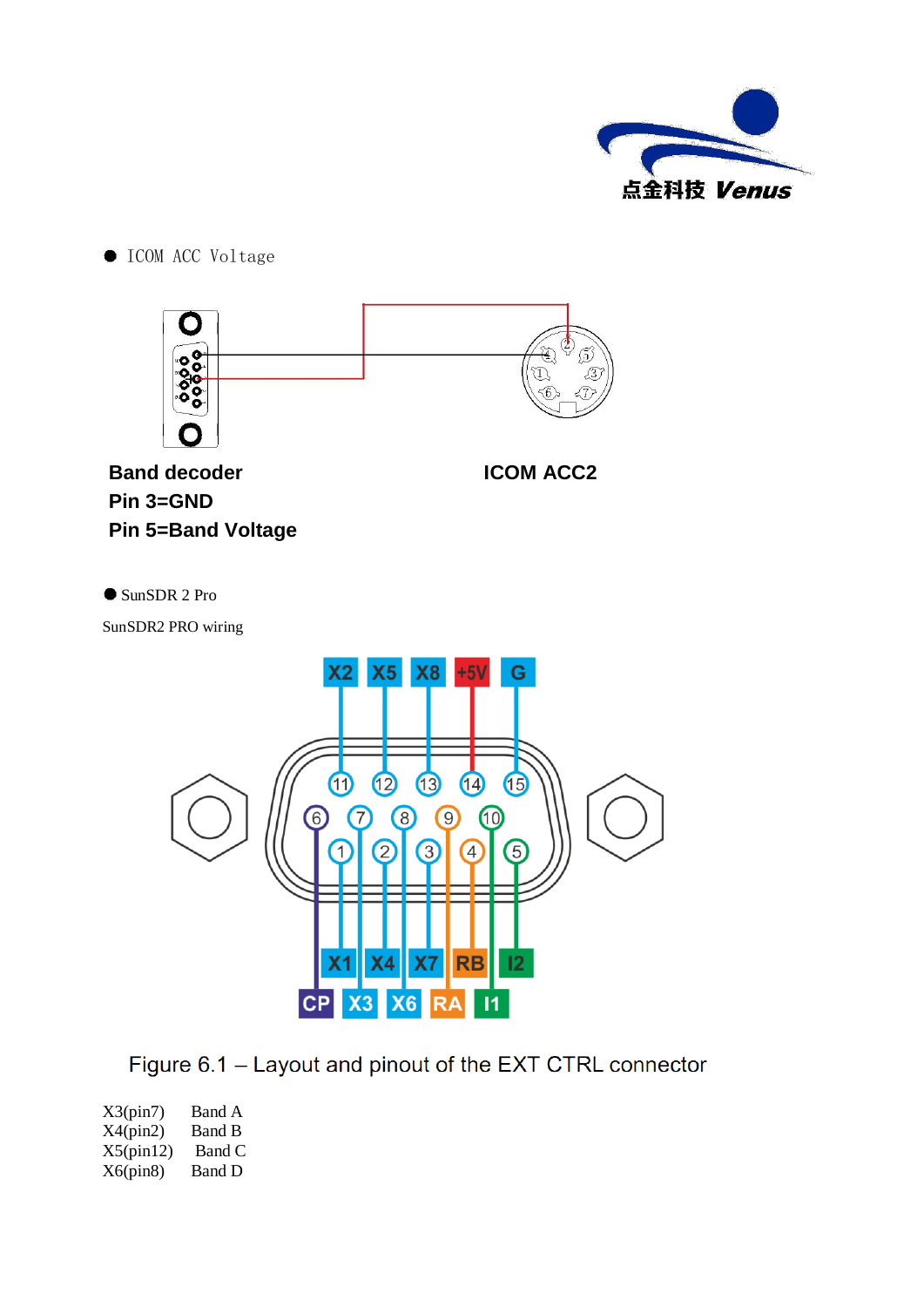Band Decoder wiring



ExpertSDR2 settings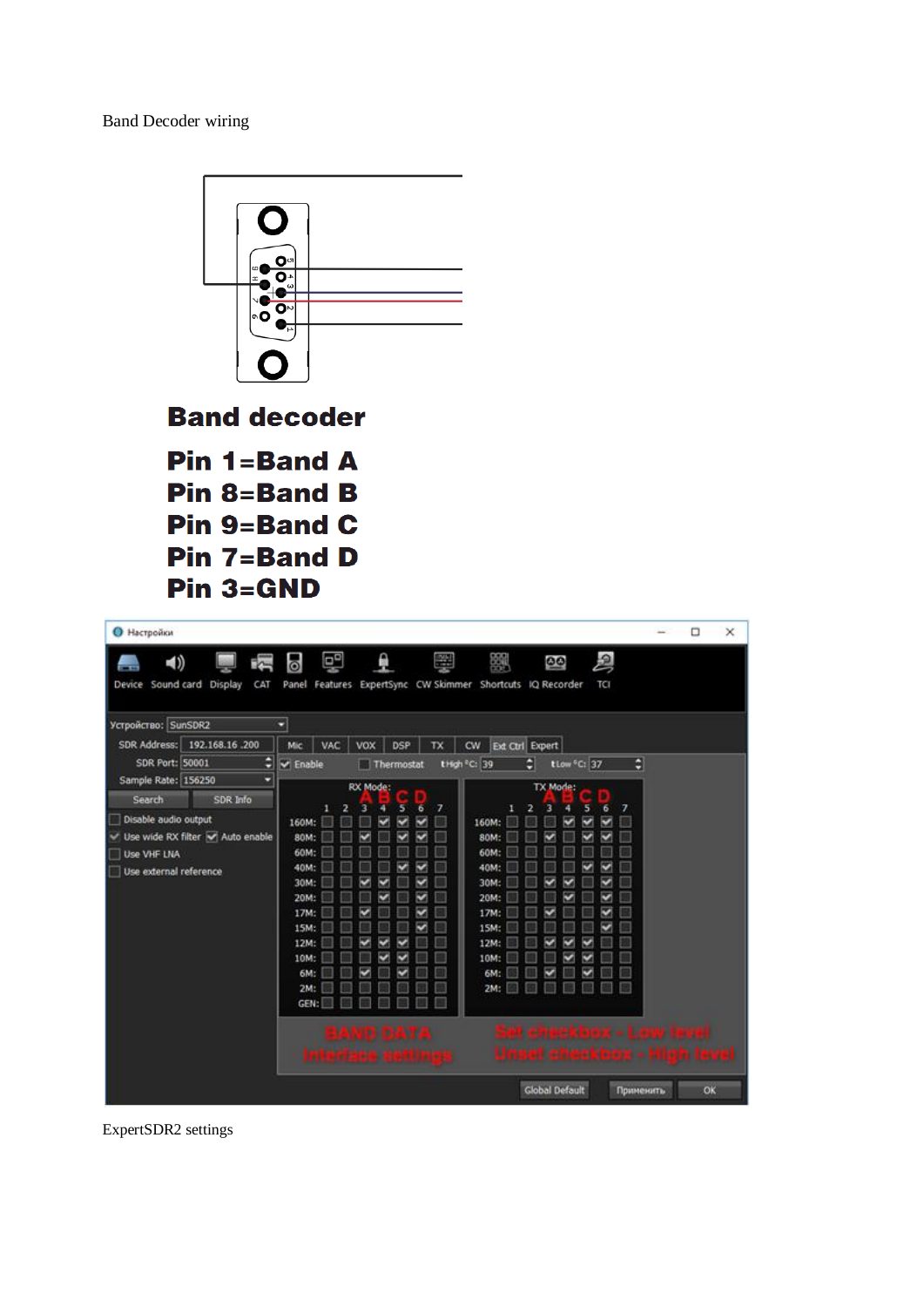### Input description:



**Band decoder Pin 1=Band A Pin 2=TXD Pin 3=GND Pin 4=N/A Pin 5=Band Voltage Pin 6=RXD Pin 7=Band D Pin 8=Band B Pin 9=Band C**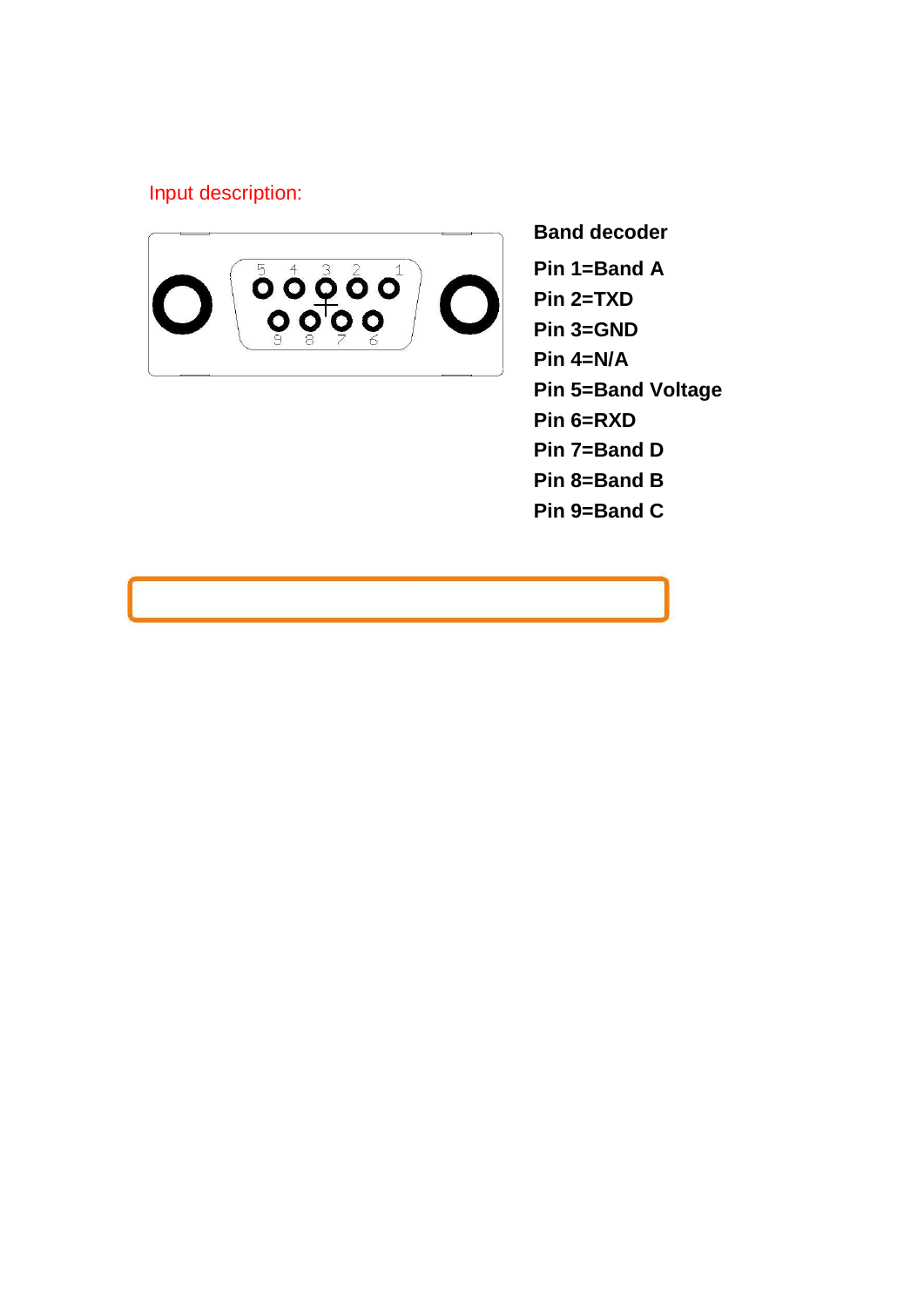

#### $^{\rm 8}$ 13 25  $\overline{20}$  $15$ rear view

Output pin description

**(Pin1-Pin13)** Source output. Common cathode;Positive voltage output